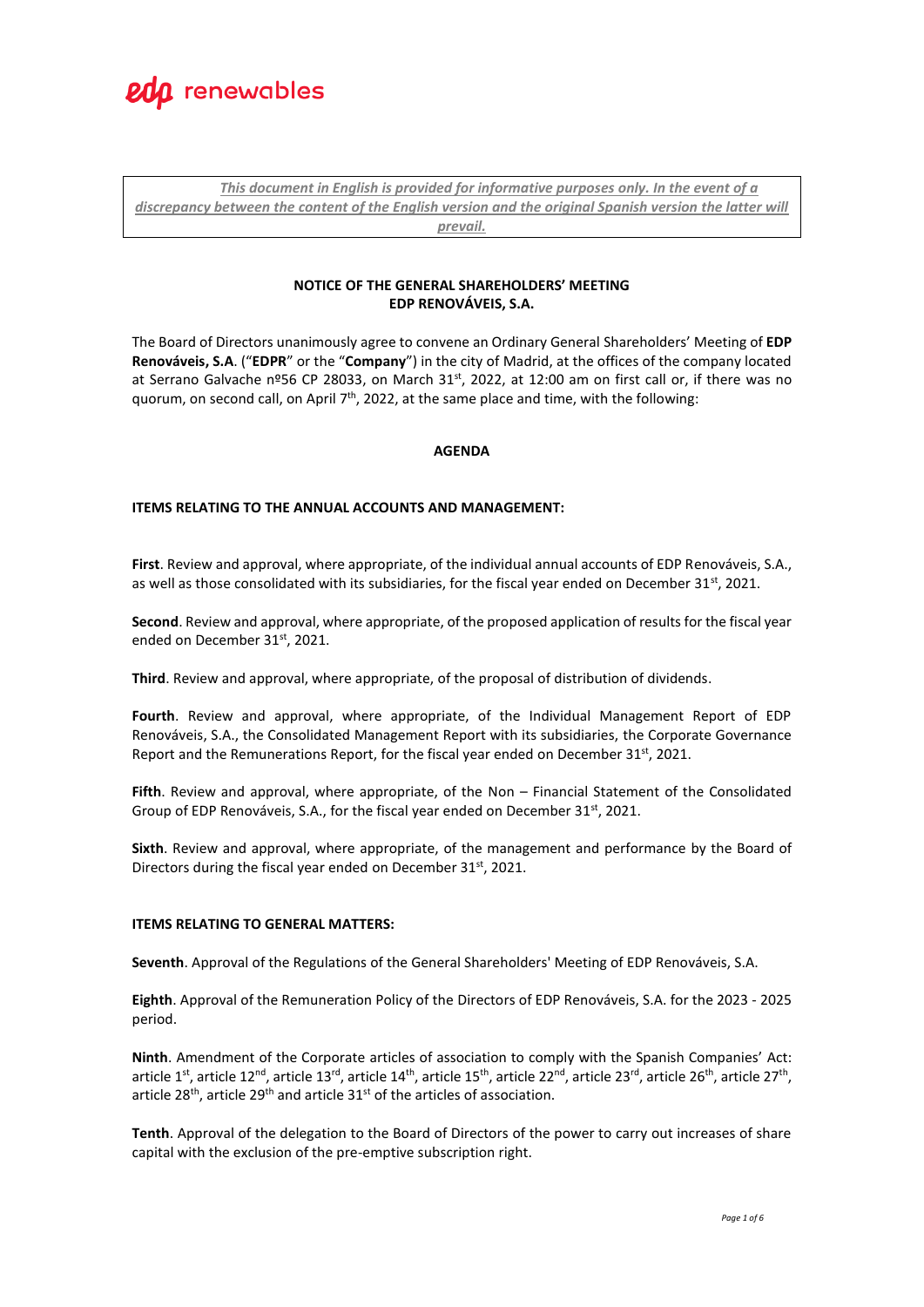

**Eleventh**. Continuation of the existing vacancy on the Board of Directors.

**Twelfth**. Delegation of powers to the formalization and implementation of all resolutions adopted at the General Shareholders' Meeting, for the execution of any relevant public deed and for its interpretation, correction, addition or development in order to obtain the appropriate registrations.

# **ADDITIONAL INFORMATION**

# **I.- Complementary Notice and submission of proposals.**

Shareholders, according to the applicable law, may request the publication of a supplement to the notice of the General Shareholders' Meeting including one or more topics on the Agenda, with a justified proposal of resolution. Likewise, in accordance with the applicable legislation, shareholders may submit reasoned proposals for agreement on matters already included or to be included in the Agenda of this call.

These rights must be exercised through a written notice, being duly received at the registered office within five (5) days following the publication of the notice (or the date of its amendment). This notification must be accompanied by the identity of the shareholders who exercise this right and their correspondent number of shares held, together with any other documentation that may be appropriate. The complementary notice of the call and the reasoned proposals for agreement must be published within the period provided by law, all in accordance with the provisions of the Shareholders´ Guide available in the website of EDP Renováveis S.A. [\(www.edpr.com\)](http://www.edprenovaveis.com/) and at the Investor Relations Department of the Company. Any consultation to the Investor Relations Department of EDP Renováveis S.A. can be made by phone (+34) 900 830 004 between 9:00 and 19:00 hours or through the email [ir@edpr.com.](mailto:ir@edpr.com)

#### **II.- Right of attendance.**

In accordance with Articles 14 and 15 of the Articles of Association, holders of shares of the Company, may attend the General Shareholders' Meeting to request the information and clarifications that they consider relevant regarding the items included in the Agenda, and to take part in their deliberations and voting process.

To exercise their right to attend, shareholders who intend to participate at the General Shareholders´ Meeting are requested to communicate it in writing to the financial intermediaries until the end of the sixth ( $6<sup>th</sup>$ ) day trading day preceding the day in which the General Shareholders' Meeting shall be held, until the end of **March 23rd , 2022** on first call and until the end of **March 30th , 2022** on second call.

In order to attend the meeting, shareholders' shares must be recorded at their name in the corresponding account entry record in the fifth  $(5<sup>th</sup>)$  trading day preceding the day in which the General Shareholders<sup>'</sup> Meeting shall be held, that is on first call **March 24th, 2022** and on second call, **March 31st, 2022**. This circumstance must be proved by the appropriate ownership certificate issued by the financial intermediaries in accordance with the legal requirements, indicating the number of shares issued registered in the name of the shareholder in the fifth (5<sup>th</sup>) trading day preceding the day on which the General Shareholders' Meeting shall be held, which is requested to be submitted by the financial intermediaries to the Chairman of the Board of the General Shareholders´ Meeting until the end of **March 24th, 2022**, on first call and, until the end of **March 31st, 2022** on second call, to the Company's offices at Plaza de la Gesta nº2, 33007, Oviedo, (Spain), or to the email address [shareholdersedpr@edpr.com;](mailto:shareholdersedpr@edpr.com)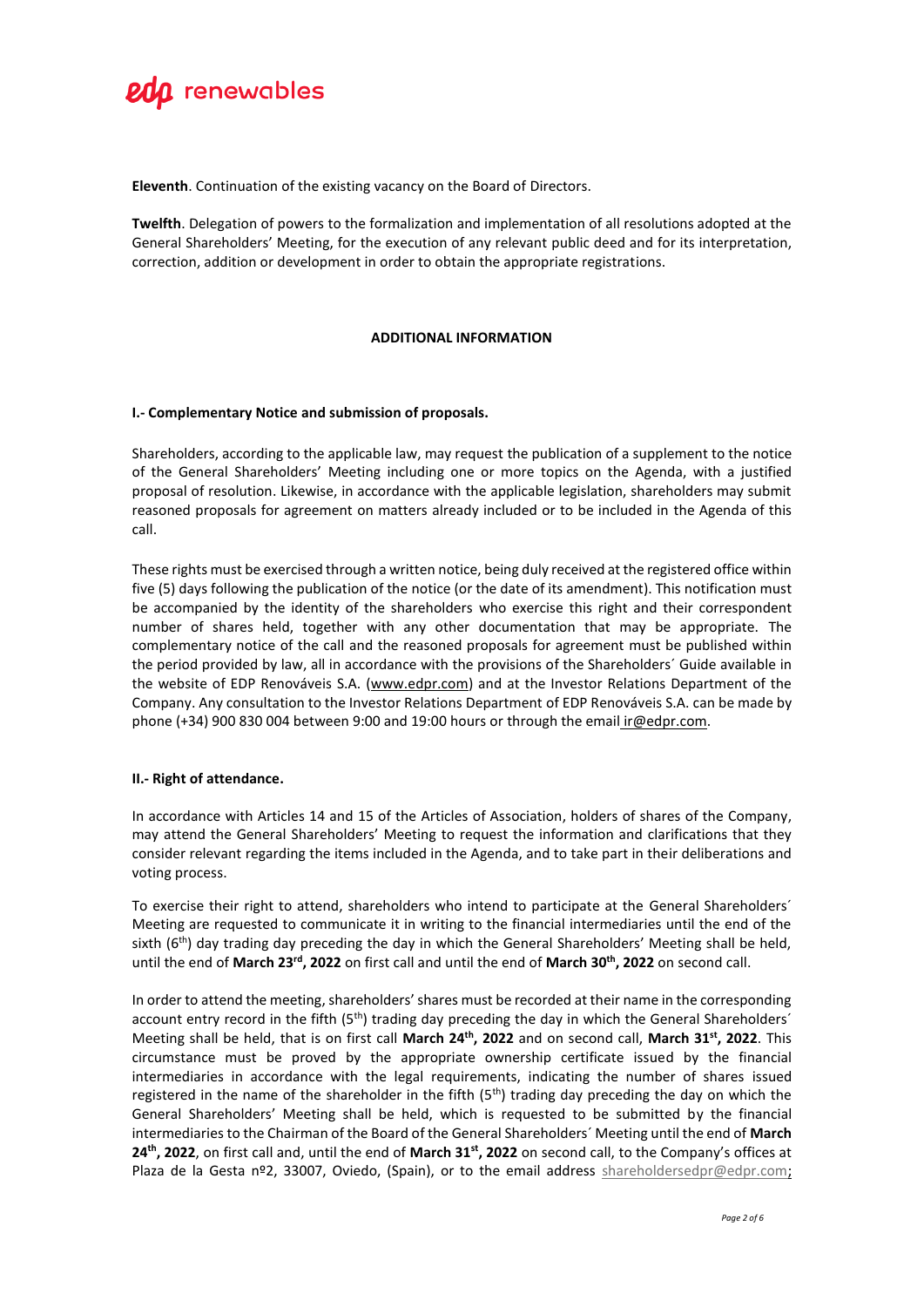

without the need of prior blockade of the shares until the date of the General Shareholders´ Meeting. The said certificate of ownership must refer to the shareholder's position as of 0:00 hour, **March 24th, 2022**. In the event, for the date of the meeting on second call, it must refer to the shareholder's position as of **March 31st, 2022**.

For the purposes of confirming shareholders' identity, or of their valid representatives, it may be requested that attendees prove their identity using national identity card or any other official document generally accepted for this purpose, as well as (if such is the case) the original documentation that certifies its condition as proxy.

#### **III.- Right of representation.**

According to Article 15 of the Articles of Association, any shareholder entitled to attend the Meeting may be represented at the General Shareholders' Meeting by another person (even if not a shareholder) conferring the representation in writing. For these purposes, a template of letter of representation is made available to shareholders on the corporate website (www.edpr.com), which may also be requested to the Investor Relations Department by telephone (+34) 900 830 004 between 9:00 and 19:00 hours, or through the email ir@edpr.com. In any case, the letter of representation must be completed and signed by both the shareholder and the representative, without whose acceptance it cannot be exercised.

A copy of the document accrediting the remote representation must be sent to the Company's offices located in Plaza de la Gesta,  $n^2$  2, CP 33007, Oviedo (Spain), or to the email address shareholdersedpr@edpr.com and in any case must be received by the Company two (2) calendar days before the day scheduled for the celebration of the General Meeting, that is, prior to the twenty-four (24) hours of **March 29th, 2022** on the first call and, where appropriate, of **April 5th, 2022** on second call.

After that time, the written proxies may only be submitted in person at the shareholder registration desk on the scheduled place and date of the General Shareholders´ Meeting, starting one (1) hour before the meeting is set to begin until the starting of the same.

The original document of the representation letter duly completed and signed must be kept foe its presentation the day of the meeting at the shareholder registration desk.

The person in whose favor the representation is conferred must exercise it by personally attending the General Meeting, in the place and day indicated for the celebration of the General Meeting and from one hour before the scheduled time for the start of the meeting.

#### **IV.- Voting rights and distance voting rights.**

#### 1.- Voting rights

In accordance with Article 15 of the Articles of Association, each share with a right to vote which is present or represented at the General Shareholders' Meeting, shall be entitled to one vote.

#### 2.- Distance voting

In accordance to Article 15 of the Articles of Association, shareholders may cast their vote on proposals for items on the Agenda by remote means through post or electronic communication.

The exercise of this right shall be conducted in accordance to the Articles of Association and the Spanish Companies Law (*Ley de Sociedades de Capital*) and in accordance to the guidelines contained in the Shareholders´ Guide available in the Company´s website (www.edpr.com) and at the Investor Relations'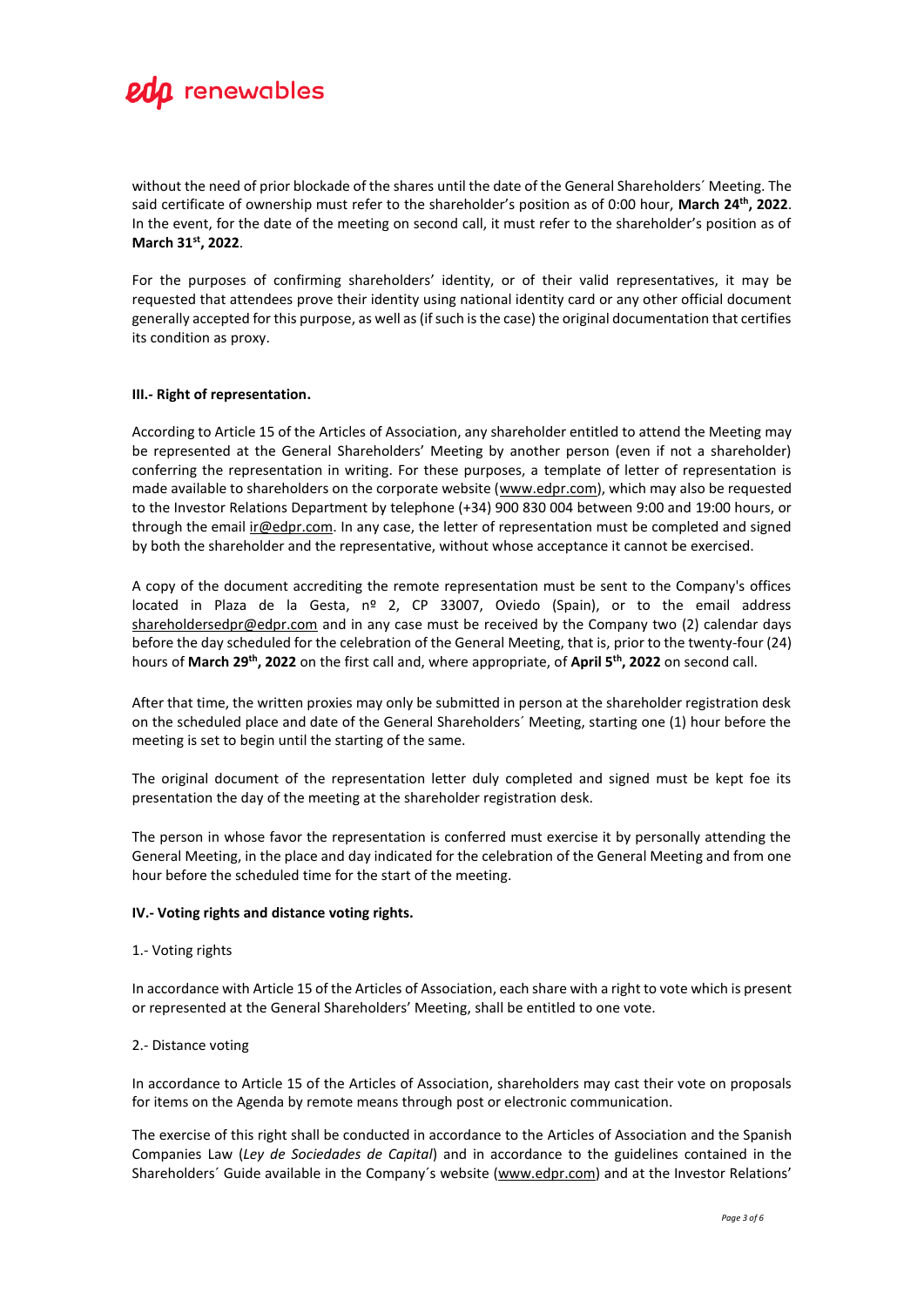

Department of EDP Renováveis S.A. Notwithstanding the above, the procedures established by the Company for the exercise of the right of distance voting are as follows:

In order to vote by post, shareholders may request the required documentation to exercise such right from the Company to the Investors Relations Department at Serrano Galvache, num. 56, Edificio Olmo, 7<sup>th</sup> Floor, 28033 Madrid, or via e-mail at *ir@edpr.com*. Such request, also could be done by telephone at +34 902 830 700 between 9:00 and 19:00 hours. The request, which must include the shareholder's address and/or email, must be received by the Company no later than fifteen (15) calendar days before the scheduled date of the General Shareholders´ Meeting on first call. The documentation for the mail voting will be sent to the shareholders to his/her address or e-mail address (to shareholder preference) and will include, among others, a ballot and a postage-paid return envelope. The shareholder must fill in the corresponding box on the ballot with an X to indicate his/her vote - in favour or against-the resolutions or to abstain. The completed and signed ballot must be sent to the Company's offices located at Plaza de la Gesta nº2, 33007, Oviedo (Spain). The template ballot is also available to shareholders on the Company's website (www.edpr.com).

Votes by electronic communication must be sent to the Company through a link available for such purpose in the Company's website or sending the fulfilled template to the email shareholdersedpr@edpr.com. Such intention, which must include an email address, must be received by the Company at least six (6) trading days in advance of the General Shareholders' Meeting (by March 23<sup>rd</sup>, 2022 for the meeting held on first call, and if such is the case, by **March 30th, 2022** on second call). The shareholder will then receive an email with a username and a password which the shareholder must then insert in the appropriate places on the *link* contained on the Company's website in order to vote electronically.

All votes, either when sent by post or by electronic means, must be received by the Company before midnight (24:00 hours) on the day before the scheduled meeting date, i.e., before midnight (24:00 hours) of **March 30th , 2022** on first call, and of **April 6th 2022** on second call. In any case, a shareholder that casts its vote at distance by post or electronic mail must send to the Chairperson a certificate of ownership in accordance with the requirements indicated in section II above, and a photocopy of the national identity document or passport or, in the case of being a legal entity, it would be required to send a copy of the document certifying its representation. Accordingly, these shareholders shall be considered as present for purposes of the valid constitution of the General Shareholders' Meeting.

#### **V.- Provisions common to the proxy-granting and distance voting.**

The proxy given by post may be ineffective as a result of express revocation by the shareholder using the same means to provide the proxy within the time allowed to grant it or by attending the General Shareholders' Meeting personally.

The vote cast at distance is ineffective as a result of subsequent and express revocation by the shareholder, using the same means as the issuance and within the deadline set for it, by attending the General Shareholders' Meeting personally.

The Shareholders' Guide, available in the Company's website (www.edpr.com) and at the Investor Relations' Department of EDP Renováveis S.A. contains the detailed rules of precedence in the event of conflict between proxy, distance voting and by attending the General Shareholders' Meeting personally

#### **VI.- Right of information**

In accordance to the rules currently in force, it is hereby acknowledged the right of all shareholders to examine at the Company's Headquarters, located in Plaza de la Gesta n º 2, 33007 Oviedo, Spain, and to request the delivery or free shipment of the documents listed below, which are also available to the shareholders on the Company´s website (www.edpr.com) (i) notice of the Ordinary General Shareholders' Meeting; (ii) total number of shares and voting rights at the date of notice; (iii) a template of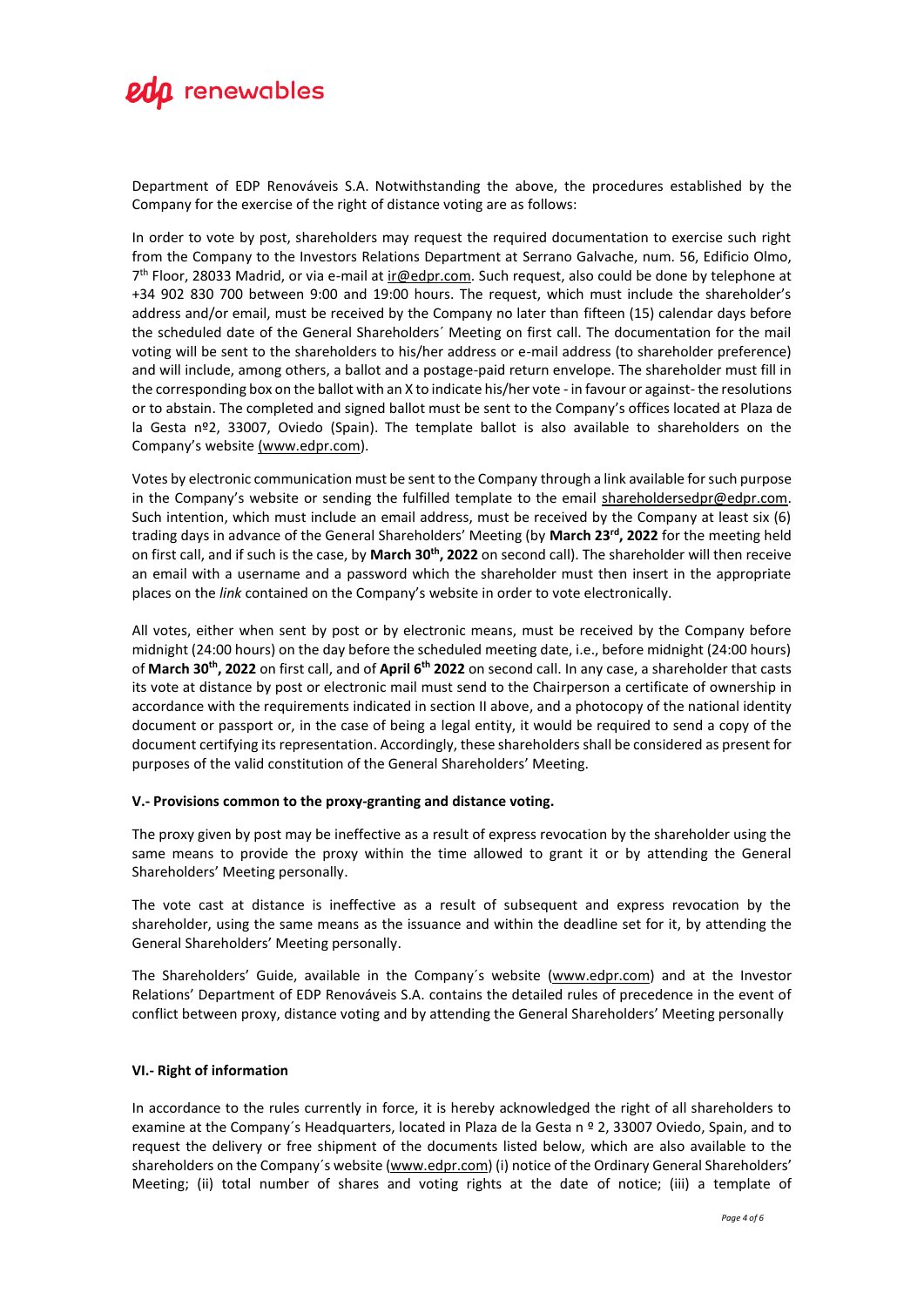

representation letter and of the ballot of distance voting; (iv) the full texts of the proposed resolutions included in the Agenda that will be submitted to the General Shareholders´ Meeting for approval, and if such is the case, when received, the proposed resolutions submitted by the shareholders; (v) the Individual Annual financial statements of the Company and those consolidated with its subsidiaries for the fiscal year ended December 31<sup>st</sup>, 2021 drawn up by the Board of Directors on February 15<sup>th</sup>, 2022 and the respective audit reports; (vi) the Individual Management Report of the Company and the Management Report consolidated with its subsidiaries, including the latest the Non-Financial Statement, approved by the Board of Directors on February 15<sup>th</sup>, 2022; (vii) the Corporate Governance Report for the year 2021; (viii) the Directors' Remuneration Report for the year 2021; (ix) the text of the Regulations of the Shareholders Meeting of EDP Renováveis S.A. that is proposed for approval, (x) the Directors' Remuneration Policy and the corresponding report issued by the Appointments, Remunerations and Corporate Governance Committee, (xi) the report of the Board of Directors on the proposal of the amendments of the company Bylaws; (xii) the report of the Board of Directors on the proposal to delegate in the Board of Directors the power to carry out capital increases excluding the pre-emptive subscription rights, (xiii) the statements of responsibility of the Directors on the preparation of the financial documents and the Management Report, (xiv) the Shareholders' Guide; (xv) consolidated text in force of the Articles of Association and of other applicable regulations.

In addition, shareholders will have at their disposal in the Company's website (www.edpr.com) those documents that the Board of Directors deems appropriate.

Since the announcement until the fifth (5) day prior to the date of the first call of the General Shareholders' Meeting, Shareholders may request in writing any information or clarification they deem necessary concerning the matters included in the Agenda. Likewise, shareholders may request to the directors, in writing and within the same period, the clarifications they deem necessary about the information made available to shareholders since the last General Meeting and about the auditor's report.

Additionally, shareholders may exercise their information rights during the General Shareholders´ Meeting, within the terms and conditions provided by the Law and in the By-laws.

#### **VII.- Notary statement related to the General Shareholders' Meeting**

In accordance with the provisions of Section 203 of the Spanish Companies Law (*Ley de Sociedades de Capital*), the Board of Directors will require the presence of a notary of the *Ilustre Colegio Notarial de Madrid*, to prepare the minutes of the General Shareholders' Meeting.

#### **IX.- Data protection**

In accordance with General Data Protection Regulation (EU) 2016/679 and the Organic Act 3/2018 of 5 December on data protection, data subjects are informed that their personal data will be processed by EDP Renováveis S.A. (hereinafter, the "Controller" or the "Company" interchangeably), for the purposes of managing the exercise or delegation of its right to attend and vote in the General Shareholders Meeting, whether their data is obtained by the shareholder, or provided for such purpose by banking institutions, companies and brokerage firms in which said shareholders may deposit or hold their shares (in which case their identifying data, contact details and information related to their status as a shareholder will be processed); to prepare a list of investors and, ultimately, to manage the normal operation and development of the existing shareholding relationship with the data subject.

The data subject may exercise their rights of access, correction, deletion, objection, limitation and portability by writing to the Compliance Department at C/ Serrano Galvache, nº 56, Centro Empresarial Parque Norte, Edificio Olmo, 6ª planta, 28033 Madrid, attaching a photocopy of their ID or passport, or by email to dataprotection@edpr.com. Finally, if the data subject considers that the Controller has violated their rights under the applicable regulations on data protection, they may lodge a complaint with the Spanish Data Protection Agency. For more information on the processing of your personal data, see